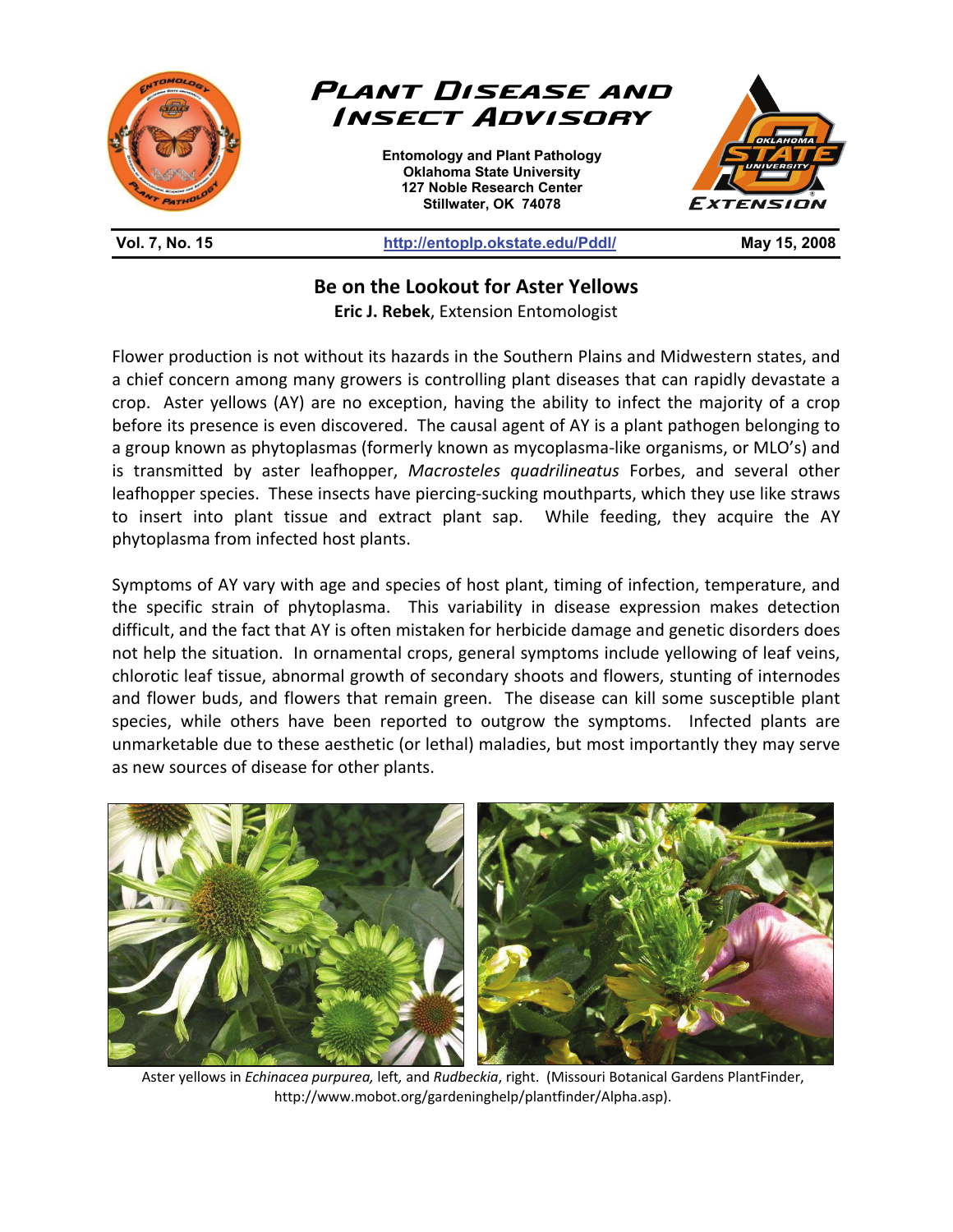Both the phytoplasma and its aster leafhopper vector have a wide host range of approximately 350 species of plants in 54 plant families, including aster, chrysanthemum, gloxinia, monarda, and many other perennials and flowering plants. The Plant Disease and Insect Diagnostic Laboratory at OSU recently diagnosed a substantial outbreak of AY in columbine, scabiosa, and coreopsis at an Oklahoma nursery. The disease affected hundreds of plants that necessitated the destruction of all three crops. The disease is also devastating in vegetable crops, and growers in the Midwest frequently monitor for infective populations of aster leafhopper migrating northward from southern states in late spring through early summer. Included among the many species of host plant is an array of weedy plants that can serve as reservoirs of the disease in and around production systems, enabling AY to persist in low to moderate levels and increasing the likelihood of crops becoming infected by leafhopper vectors. In this way, infective aster leafhoppers can be viewed as "dirty" hypodermic needles flying around and spreading the disease to new hosts. However, it takes at least 2 hours of continuous feeding for aster leafhopper to acquire the phytoplasma, and a period of 10 days to several weeks may be required for the pathogen to incubate within the leafhopper and become infectious to other plants.



A key factor in managing AY is to monitor for aster leafhopper. Adult aster leafhoppers are generally dark green and measure approximately 1/6 inch in length. They are wedge shaped and hold the wings in a roof-like fashion over their abdomens. This species is easily identified by the characteristic markings on the head, having 6 black spots located between the compound eyes. Aster leafhoppers are able fliers and will jump and/or fly away when disturbed. Thus, a sweep net is an indispensible tool when monitoring for aster leafhopper in production systems.

Adult aster leafhopper. (Whitney Cranshaw, Colorado State University, Bugwood.org.

Unlike fungal and bacterial pathogens, phytoplasmas cannot be directly controlled with pesticides. Once AY is detected, infected plants should be rogued immediately, isolated, and destroyed. Unfortunately, plant removal may not be enough to save a crop because many healthy-looking plants may also be infected. The transmission rate will depend on temperature, population density of aster leafhoppers, and percentage of the insect population that is infectious. As with vegetable plants, host plant resistance to AY may hold promising results for managing the disease in nurseries. However, the diversity of plants that co-occur in a production system favors establishment of AY in other susceptible crops. Effective weed control in and around the nursery can also help reduce transmission through removal of reservoir plants. Though not practical for large-scale nurseries, exclusion devices such as netting and row covers can prevent aster leafhoppers as well as other flying insect pests from contacting the crop. Correctly timed insecticide applications may be the most practical